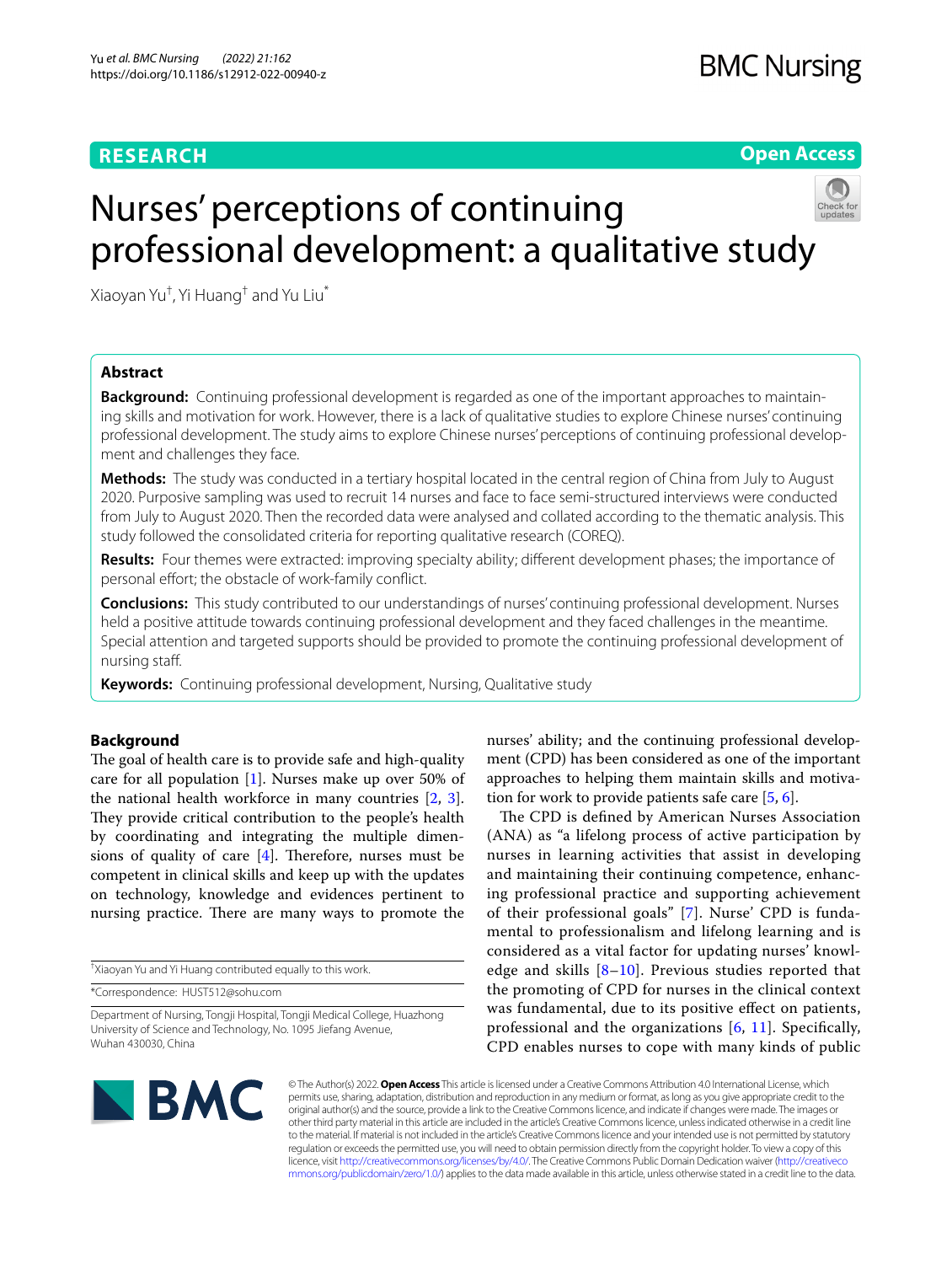health emergencies, and contributes to improving the quality of care as well as health outcomes [\[2](#page-6-1), [3](#page-6-2), [12\]](#page-6-10). Therefore, it is an important part for nursing human resource management to promote nurses' CPD, and equip them with the necessary professional knowledge and ability [[13,](#page-6-11) [14\]](#page-6-12).

The global nursing status report in 2020 showed that there was a shortage of 5.9 million nurses across the world  $[15]$  $[15]$ . An inadequate supply of nursing staff paired with increasing workloads hamper nurses' development opportunities [\[16\]](#page-6-14). Previous studies identifed that the culture and environment of workplace had signifcant impact on nurses' development [[16](#page-6-14), [17\]](#page-6-15). Besides, demographic diferences, particularly age, may infuence their participation of development; it has been reported that older nurses were less attracted to pursue additional academic education opportunities for their development when comparing with younger counterparts [[18,](#page-6-16) [19](#page-6-17)].

Though CPD could contribute to self-improvement, many nurses were confused about what CPD was and what it meant to their profession and their own [[20\]](#page-6-18). By the end of 2020, there were 4.70 million nurses in China, and more than 70% of them have a junior college degree or above. According to the policy enacted by National Health Commission, the organizations should ensure that over 90% clinical nurses will participate in CPD activities by 2025. Moreover, if nurses want to develop as a specialist nurse, they should complete the length of study required [\[21](#page-6-19)]. In order to strengthen the professional ability of nurses, the hospital will require nurses to obtain professional learning credits every year to meet the annual performance appraisal standards. Nursing staff and their development level are an important part of the medical health system that could directly afect the quality of caregiving. However, previous study found nurses' experiences regarding their CPD is a key issue that has not been deeply explored [\[6](#page-6-5)]. Given the development of nursing and the high demand for nursing staf, it is necessary to have a better understanding of nurses' professional development condition and implement appropriate interventions for nurses' CPD. Therefore, the aim of this study was to explore Chinese nurses' perceptions and challenges of CPD.

# **Methods**

# **Design**

Our research used a qualitative descriptive with semistructured face-to-face interviews approach to explore Chinese nurses' perception of CPD. The consolidated criteria for reporting qualitative research (COREQ) checklist was used to ensure the quality of research [[22\]](#page-6-20) (see Additional fle 1).

## **Setting and sample**

This qualitative study took place in a university-affiliated public tertiary hospital in the central region of China, with more than 7000 beds and over 4000 nurses. This hospital has implemented magnetic management since 2012, and meanwhile supply various free resources such as online and ofine learning for nurses' continuing learning. Besides, the hospital supplies fnancial support for the training of specialist nurses every year.

Purposive sampling was used until data reached theoretical saturation (i.e., no new themes were identifed). The eligible criteria were having a nurse qualification certifcate and participating in clinical nursing work in this hospital. Participants were excluded if they were intern nurses or trainee nurses from other hospitals. Eligible nurses were contacted by one researcher (YL), who introduced the research aims and procedures for participants. If they presented interest, they were asked to participate in the research interview. All recruited participants have CPD experiences.

# **Data collection**

Based on the aims of the research, a semi-structured interview guide was formed through extensive review of relevant literature, and discussion among the research team members: experiences with professional development status; infuences on CPD; the coping strategies used to deal with challenges during CPD; need in the process of CPD. Interviews were conducted by two frst authors (XYY and YH), who had no prior contact with respondents. The semi-structured interview outline would be sent to the interviewees by email one day before, so that they can think about relevant issues in advance. All participants signed informed consents and provided their demographic data before interview. Before the formal interview, we pre-interviewed a nurse and adjusted the interview questions according to the interview outcomes. The final interview questions included in the interview guides are presented in Table [1.](#page-2-0) These interviews were recorded using a mini-recording device in a quiet conversation room in participants' workplace and lasted from 30 to 45min. Field notes were taken during and after interviews. The interview data were collected from July to August 2020.

# **Data analysis**

We used thematic analysis to scrutinize data [\[23](#page-6-21)]. Audio recordings were transcribed verbatim immediately after interviews. Transcripts were repeatedly read against the recordings and notes to capture participants' exact meanings by the two researchers (XYY and YH). These transcripts were sent to the interviewees for validation.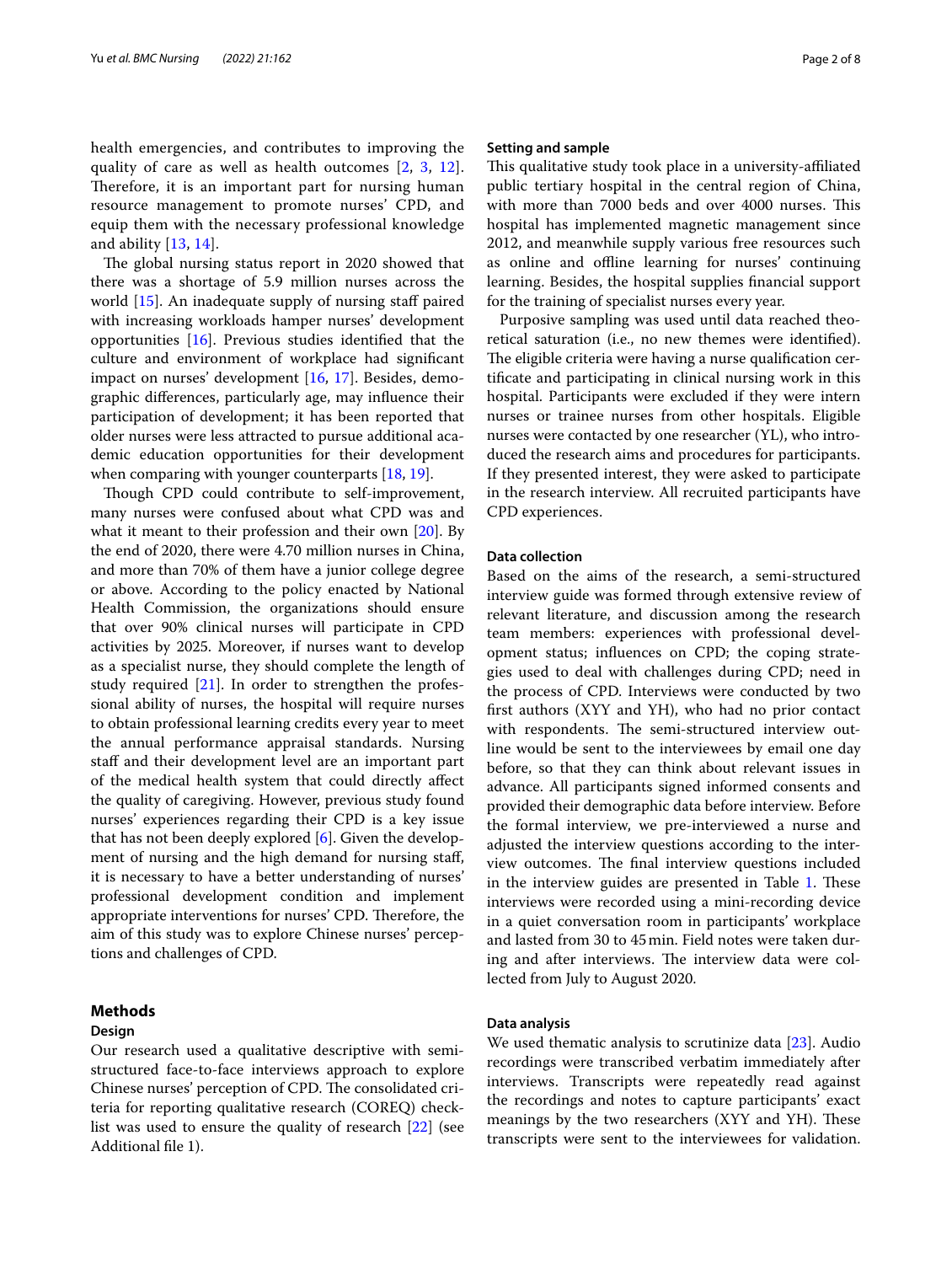<span id="page-2-0"></span>

| No. | <b>Ouestions</b>                                                                       |
|-----|----------------------------------------------------------------------------------------|
|     | What is your opinion on your professional development?                                 |
|     | What may influence your continuing professional development?                           |
|     | What were your difficulties and challenges during continuing professional development? |
|     | How do you cope? Who or what helped you during these periods?                          |
|     | What supports do you need in the process of continuing professional development?       |

Key lines and condensed meaning units were marked in the text, which were then coded to generate initial codes. Similar codes were clustered to create subcategories and categories, which in turn were grouped into themes. The data analysis was ongoing throughout data collection. Table [2](#page-2-1) shows a sample of data analysis. The frst author did the coding and the others read a sample of coded interviews to check the coding. All authors discussed the assigned codes multiple times, until consensus was reached. Following data analysis, the extracted themes and quotations were translated into English by the researcher (bilingual in English and Chinese), and then back-translated into Chinese by translator to make sure that their meaning were consistent with the original Chinese transcripts [[24\]](#page-6-22).

# **Rigor**

The rigor of the qualitative research was assured by the following four criteria: credibility, transferability, confrmability, and dependability [\[25](#page-6-23)]. To achieve credibility, the interviews were guided by interview questions based on a comprehensive literature review, and feld notes were made during the interviews. To enhance

the confrmability, two researchers independently analyzed the data  $[26]$  $[26]$ . Then findings were discussed within research team meetings until consensus was achieved. Member checks were also conducted with two individual participants invited to review and comment on interpretive notes via face to face meetings [\[26](#page-6-24)]. For the dependability, verbal and non-verbal data were recorded and interpreted. Besides, quotations were also presented to elaborate each theme and subtheme. Lastly, transferability was established through clearly describe the research design, data collection and analysis process [[26\]](#page-6-24).

# **Ethical consideration**

Permission for conducting the study was granted by the hospital. The participants were informed about this study, and they provided written informed consent after it was emphasized that participation was completely voluntary and participants could withdraw from the research at any time. In addition, participants were informed that their identity was not disclosed at any stage when reporting the result. Only the researchers and research team had access to the data in a password-protected computer.

<span id="page-2-1"></span>**Table 2** An example of data analysis

| <b>Meaning units</b>                                                                                                                                                                                                                                                                                                                                                                                                                                                       | <b>Primary codes</b>                                                                              | Sub-theme   | Theme                                     |
|----------------------------------------------------------------------------------------------------------------------------------------------------------------------------------------------------------------------------------------------------------------------------------------------------------------------------------------------------------------------------------------------------------------------------------------------------------------------------|---------------------------------------------------------------------------------------------------|-------------|-------------------------------------------|
| "I didn't think too much about the future development,<br>because I had just entered ICU for less than one year, so  I<br>should be familiar with the work environment". (Nurse 4)<br>"I have just been working for one year, and I have no idea<br>about my development yet. Now I just hope to  adapt to                                                                                                                                                                 | Have no good idea about future personal develop-<br>ment because have to adapt to new environment | Confusion   | Having different<br>development<br>phases |
| the working environment". (Nurse 10)<br>"Now, I not only need to do the clinical nursing work, but also<br>take charge of the teaching tasks of our department. Besides<br>I have participated in the training of specialist nurses, and<br>I am going to applied for health related-qualification certifi-<br>cate next year". (Nurse 2)<br>"Now I am an on-job postgraduate student, and I want to get<br>promoted to a higher title later. In addition, I have partici- | Try to change and improve ability<br>Keep learning and improve comprehensive ability              | Exploration |                                           |
| pated in various activities to enhance my comprehensive<br>ability ". (Nurse 9)<br>"Now I am working as a teaching supervisor in our depart-<br>ment, and I feel very confident that I will do better". (Nurse 1)<br>"Because I am a graduate student, and I would continue to<br>do the nursing research ". (Nurse 14)                                                                                                                                                    | Be confidence about current development situation<br>Toward to own research interest              | Maintenance |                                           |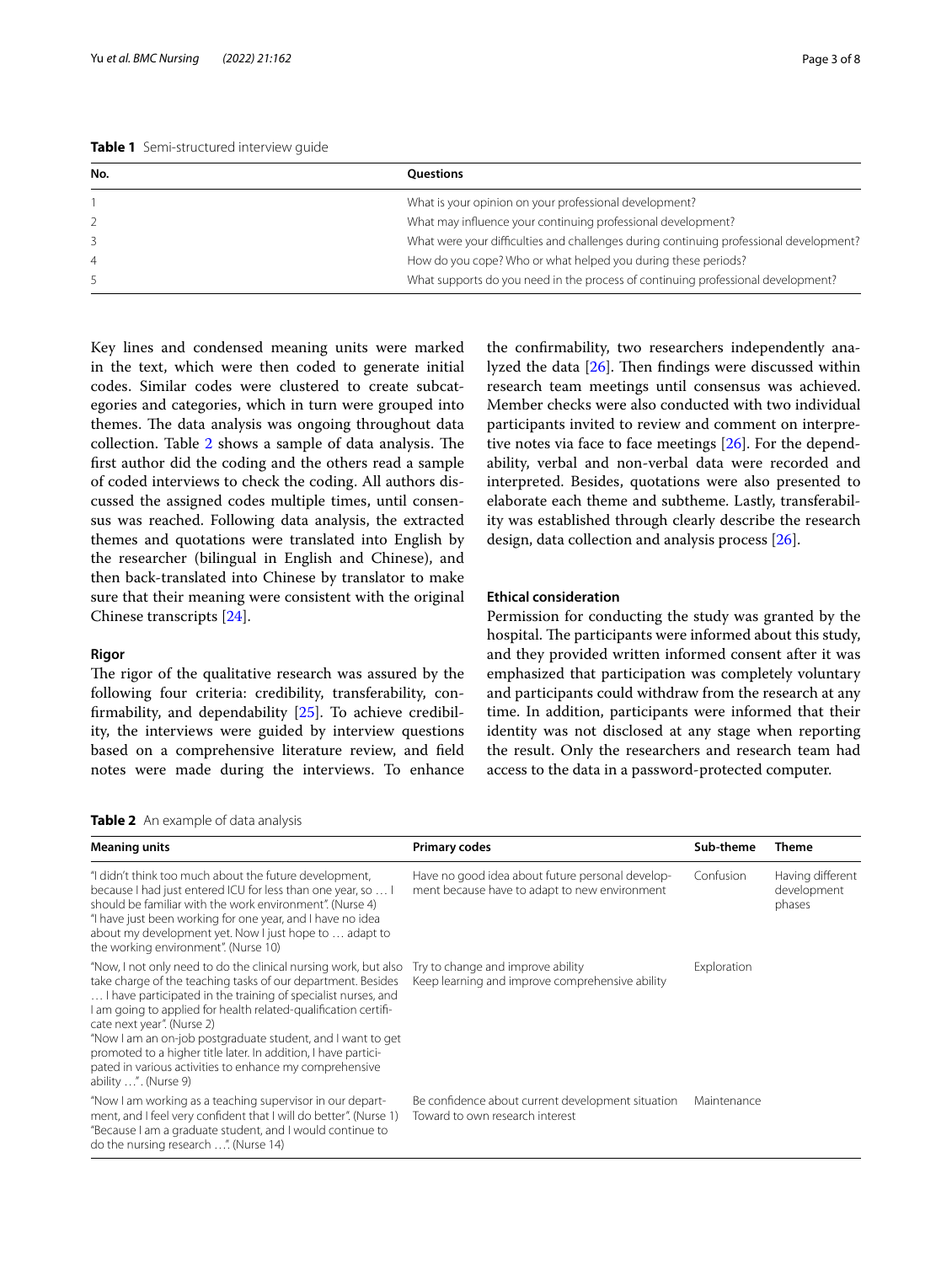# **Results**

A total of 14 participants were interviewed, none refused or withdrew. The mean age of the participants was 33, and 11 of the 14 participants were married. The detailed characteristics of the nurses are presented in Table [3](#page-3-0).

Four themes emerged from the interviews: improving specialty ability, diferent development phases, the importance of personal effort, the obstacle of work-family confict. Participant's quotations were used as exemplars to illustrate the important issues experienced by participants and to support each theme and subtheme.

# **Improving specialty ability**

A specialist nurse is qualifed with a high level and expertise in a particular or specialized area of nursing. When interviewees talked about their CPD, they expected to strengthen the ability of clinical specialty and become specialist nurse. Accordingly, the following narratives were recorded:

*"For nurses, expertise is so important. No matter whether you are going to be … a nurse manager or a nurse educator, you need master relevant professional knowledge, which could increase your confdence". (Nurse 1)*

*"I want to be more profcient in both nurse management and clinical professional knowledge. Tus … , as a head nurse, I also have participated in many academic meetings to get an opportunity to communicate and upgrade knowledge in recent years". (Nurse 7)*

Moreover, when nurses get knowledge and ability in a certain specialty area, they may feel valued and respected, as one nurse said: "I thought that the personal professional development needed to be more specialized in the clinical, because … if nurses expected to win respect, no matter whether it came from the doctor or the patient, they must master a lot of knowledge". (Nurse 3).

# **Diferent development phases**

Nurses' professional development was categorized into three stages including confusion, exploration and maintenance.

# *Confusion*

For novice nurses with few years working experience, they may feel confused about their growth and have no idea about where they should go. These nurses have to take some time and energy to be more familiar with workplace environment and clinical practice. The following narrative highlighted these fndings:

*"I didn't think too much about the future development, because I had just entered ICU for less than one year, so … I should be familiar with the work environment". (Nurse 4)*

*"I have just been working for one year, and I have no idea about my development yet. Now I just hope to … adapt to the working environment". (Nurse 10)*

#### <span id="page-3-0"></span>**Table 3** Characteristics of the fourteen nurses

**No. Department Age (years) Years of experience in nursing Marital status Education level Position Competency level** 1 Operating department 32 10 Married Master Educational nurse N2 2 Surgical department 30 9 Married Bachelor Educational nurse N2 3 Emergency department 30 10 Married Bachelor Nurse N2 4 Internal medical department 26 4 Single Bachelor Nurse N3 5 Internal medical department 31 10 Married Bachelor Nurse N1 6 Pediatric department 32 7 Married Bachelor Nurse N2 7 Surgical department 39 19 Married Bachelor Head nurse – 8 Surgical department 40 17 Married Bachelor Specialist nurse 9 Gynecology department 28 4 Single Bachelor Nurse N4 10 Rotating nurse 10 23 2 2 2 2 Single Bachelor Nurse 10 Nurse 10 1 11 Pediatric department 135 14 Married Master Head nurse 12 Oncology department 38 18 Married Bachelor Nurse N3 13 Geriatric department 135 15 15 Married Bachelor Nurse N3 14 Internal medical department 38 16 Married Master Clinical research nurse N3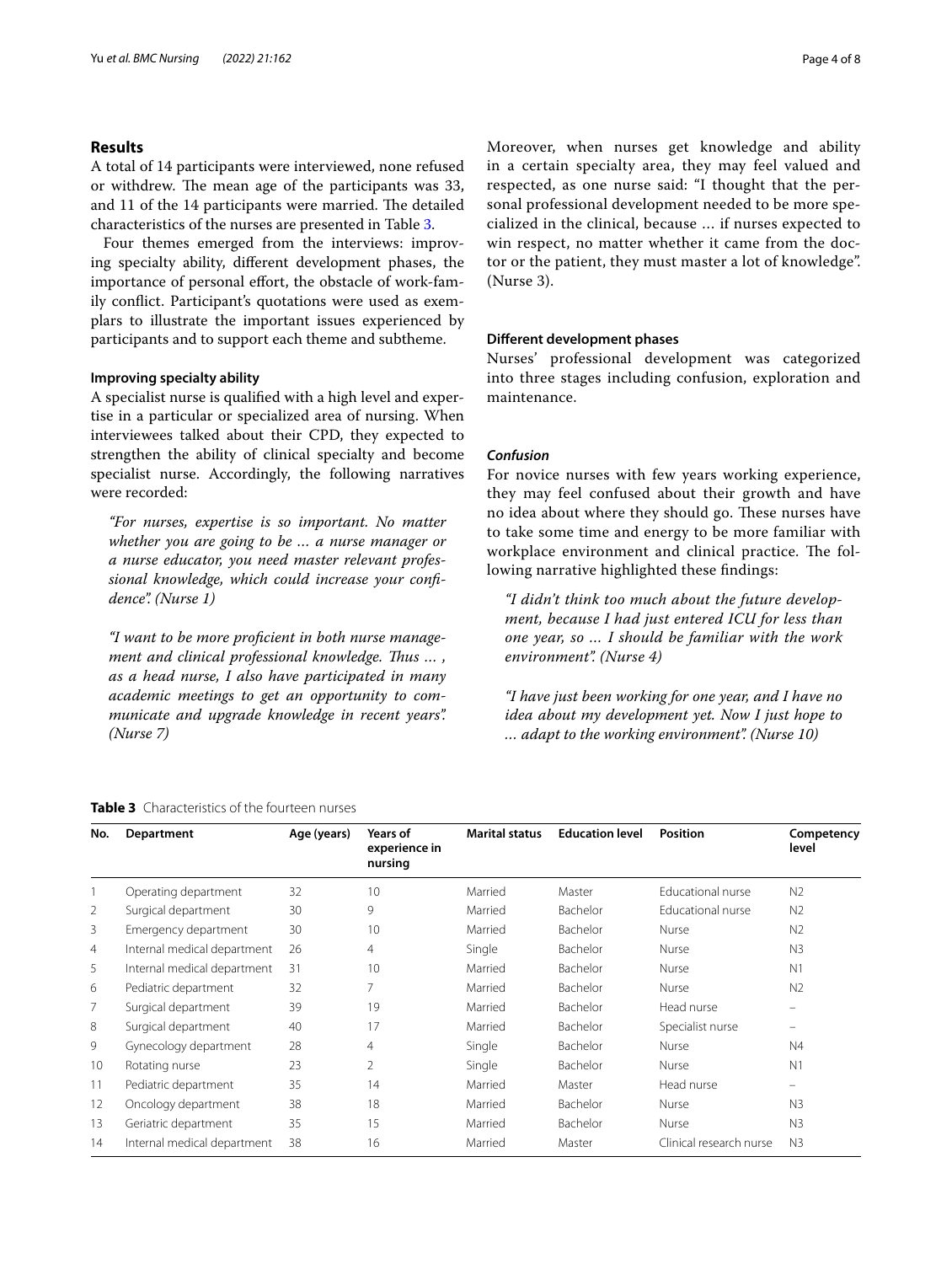# *Exploration*

The continuing learning is necessary for nurses who have to cope with an ever-changing healthcare environment. When nurses get integrated into the clinical practice, they master nursing skills and feel confdent in performing their clinical tasks. For further development, they may try to increase their comprehensive ability.

*"Now, I not only need to do the clinical nursing work, but also take charge of the teaching tasks of our department. Besides … I have participated in the training of specialist nurses, and I am going to applied for health related-qualifcation certifcate next year". (Nurse 2)*

*"Now I am an on-job postgraduate student, and I want to get promoted to a higher title later. In addition, I have participated in various activities to enhance my comprehensive ability …". (Nurse 9)*

# *Maintenance*

For nurses who have gotten target and position on their professional development, they have to enhance ability and keep improving. Accordingly, the following narratives were recorded:

*"Now I am working as a teaching supervisor in our department, and I feel very confdent that I will do better". (Nurse 1)*

*"Because I am a graduate student, and I would continue to do the nursing research …". (Nurse 14)*

*"As a specialist nurse, of course … , I would can make my profession better". (Nurse 8)*

## **The importance of personal effort**

Individual initiative and willingness play important role in CPD. Nurses who are willing to engage in CPD will take use of various resource to keep learning and update knowledge.

*"I have attended a lot of online classes now. For example, I have attended online classes via mobile phone on subway, so … I can arrange time reasonably". (Nurse 2)*

*"I read every day when I come home after work … , it is more important to read books about cardiovascular medicine, except for nursing books". (Nurse 5)*

*"If you are willing to pursue self-development, you* 

*will get the opportunity". (Nurse 12).*

**The obstacle of work-family confict**

Work-family confict arises from competing responsibilities to work and family. Professional development requires time and energy. Nurse staff attend CPD activities in their personal time to meet the requirements of the nursing service. When they use their personal time to participate in CPD activities, doing so directly conficts with their family life and vacations, especially for nurses at the age of childbearing. The following narrative highlighted these fndings:

*"My family need me, and two young children need to be taken care of ... These things cost me a lot of time and energy". (Nurse 3)*

*"I have two children. So … I have to spend much more time to take care of them. … sometimes I feel very … helplessness about my own development". (Nurse 13)*

# **Discussion**

This study offers insights into Chinese nurses' CPD status and related infuencing factors. Our results found that nurses oriented to specialty and went through diferent stages of professional development. Besides, their development was infuenced by personal efort and the confict between work and family.

Nurses included in this study were expected to strengthen their professionalism while referring to professional development. Due to the rapidly changing healthcare context, it is necessary for nurses to enhance their knowledge and ability and adapt to the gradual revolution of medical technology and the diversity of health-care needs  $[27]$  $[27]$ . The development of clinical nursing specialists becomes a trend. In the Development Plan for National Nursing Career of the China (2021-2025), it stresses the importance of strengthening nursing professionalism  $[21]$  $[21]$ . Those nurses with high-level skills in a special area such as emergency nursing are becoming a valuable resource. Studies have found that clinical nursing specialists could improve patients' quality of life, shorten length of hospital stay and reduce medical expenses [[28,](#page-6-26) [29](#page-6-27)].

This study found that the development of nurses showed signifcant staged characteristics. Young nurses would lack professional confdence when they entered into clinical practice at the beginning  $[30, 31]$  $[30, 31]$  $[30, 31]$ . This fact placed those novice nurses in a tenuous position and they experienced stressful and challenging during the nursing professional development [\[31](#page-7-1), [32](#page-7-2)]. However, nurses with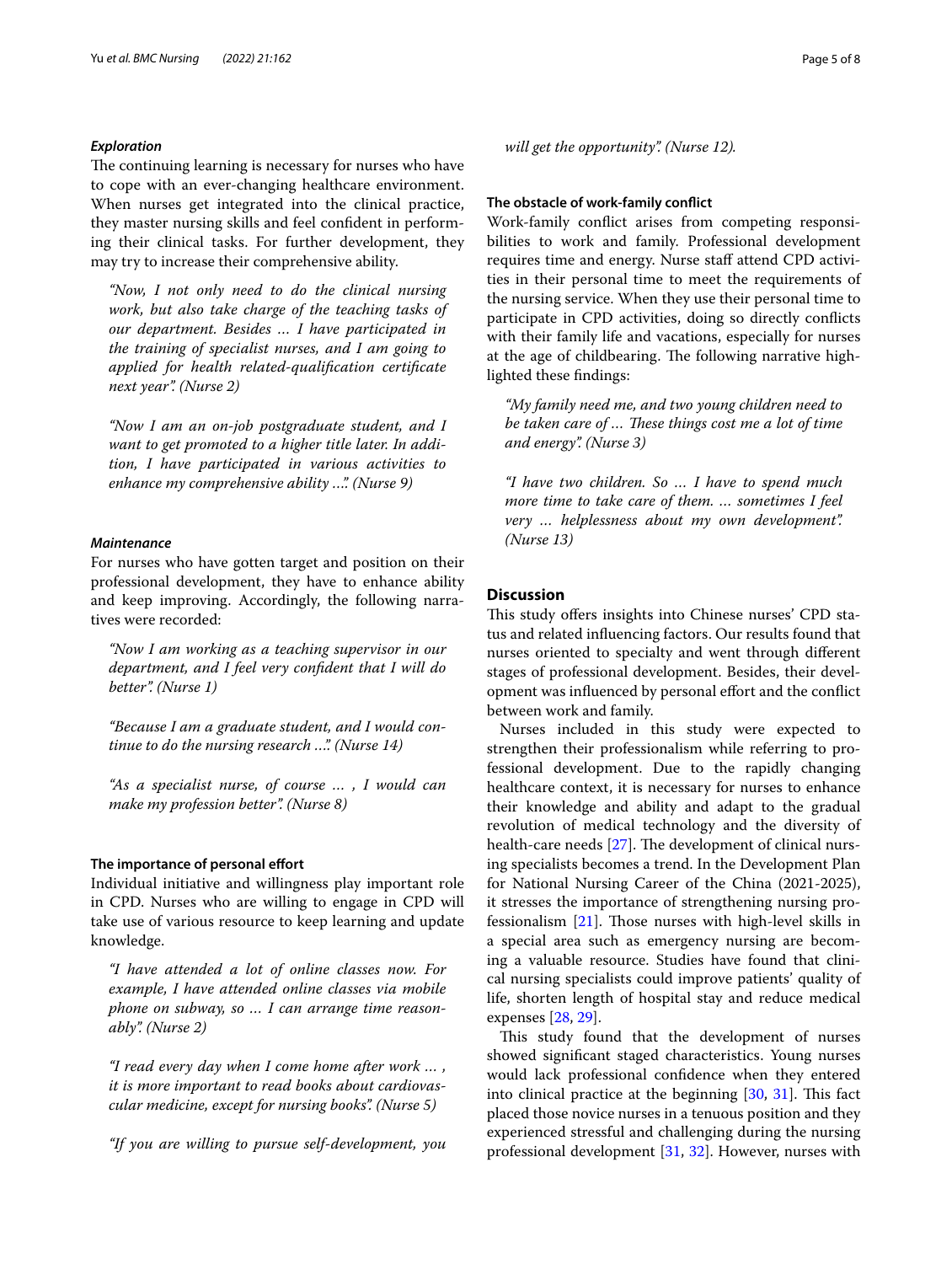more than 10years working experience have accumulated rich knowledge and profcient professional skills, and hold the highest perception of their own professional management [[33\]](#page-7-3). Nurse leaders can take advantage of clinical ladder plan to provide a training framework for nurses to promote their continued professional development [\[34](#page-7-4), [35\]](#page-7-5).

In our study, nurses had taken the initiative to utilize various resources to pursue self-development. With the considerable changes of nursing, it was necessary for nurses to inspire their own initiative and motivation in clinical practice in order to maintain competency and provide quality patient care [[36,](#page-7-6) [37](#page-7-7)]. It was reported that a positive workplace culture through adequate resources of time, stafng and administrative support, which played an important role in nurses' CPD to ensure their continuous growth in their clinical practice  $[6, 9, 38]$  $[6, 9, 38]$  $[6, 9, 38]$  $[6, 9, 38]$  $[6, 9, 38]$  $[6, 9, 38]$ . Therefore, to further strengthen the overall development of nursing staf, nurse leaders need to create a positive workplace culture and motivate nurses who perceive the relevance of CPD to their practice and are supported to access learning.

However, the difficulty to achieve work-family balance is the major obstacle of nurses' CPD in this study, which was similar to previous study [\[39\]](#page-7-9). It has been reported that job demands and job control are the two major factors infuencing on the work-family balance of nurses [\[40](#page-7-10), [41\]](#page-7-11). Nurses between 30 and 40 years old are the backbone of the department, and their multiple roles in the family can't be ignored. Thus, the work-family conflict arises from competing responsibilities to work and their family [[41,](#page-7-11) [42](#page-7-12)]. Studies have reported that specifc family factors can importantly predict nurses' intention to leave work such as family needs or kinship responsibilities [[42,](#page-7-12) [43](#page-7-13)]. To alleviate this dilemma, nurse leaders should attach attention to the balance of work-family among nurses in this age group, and take efort to meet them needs, such as proper management of human resources and facilitating their attendance at these learning activities within the workday.

# **Implications**

Exploring the nurses' CPD could present evidence for nurse leaders to promote the overall development of nursing staf. Nurse' CPD is a continuing process throughout their professional career, and it is important to update their knowledge and skills to meet the challenge of nursing development. However, due to their clinical position and age, nurses may possess diferent goals, motivations and needs to participate in CPD. Therefore, nurse leaders should take nurses' particular professional situations and their real needs into consideration, and provide support for their access to CPD. Besides, nurse leaders should create a positive workplace culture and provide fexible work practices for nurses to balance between their professional and personal lives.

# **Limitations**

Several limitations should be noted in this study. First, participants were recruited in one clinical environment and the results may be specifc to this institution. Second, the interview data were translated from Chinese to English, it is always a risk to misinterpret and mislay some of the meaning when translating data. Another limitation was that participants were recruited purposively from one institution in China. Therefore, caution should be practiced in the transferring of these fndings to other clinical settings.

# **Conclusions**

The study findings could supply nurse leaders with a more in-depth understanding of nurses' CPD. Nurses expect to improve their clinical specialty, and their development is characterized by diferent phases. Personal effort is considered as the main stimulating factor, while work-family confict is the major obstacle to their development. Thus, it is necessary to strengthen job management for highlighting the value of position, enrich the training of specialist nurses, and implement hierarchical training to promote the development of sustainable workforce in the health care institution. Besides, it is imperative for the nurse leaders to formulate appropriate human resource strategies that could provide a fexible working system to balance work and family for nursing staf, which is conducive to the development of nursing staff and stabilizes the nursing team.

#### **Abbreviations**

CPD: Continuing professional development; ANA: American Nurses Association; COREQ: Consolidated criteria for reporting qualitative research.

## **Supplementary Information**

The online version contains supplementary material available at [https://doi.](https://doi.org/10.1186/s12912-022-00940-z) [org/10.1186/s12912-022-00940-z.](https://doi.org/10.1186/s12912-022-00940-z)

**Additional fle 1: Table 1.** COREQ (Consolidated criteria for reporting qualitative research) Checklist.

#### **Acknowledgements**

The authors are grateful to Yu Zang, Xinyu Zhou, Mingfeng Yu and Wenyan Zhang for their coordination in data collection process. Sincere thanks are extended to all participating nurses.

#### **Authors' contributions**

XYY, YH, and YL designed the present study. XYY and YH analyzed the data. XYY and YH wrote the frst draft of the manuscript. XYY, YH and YL revised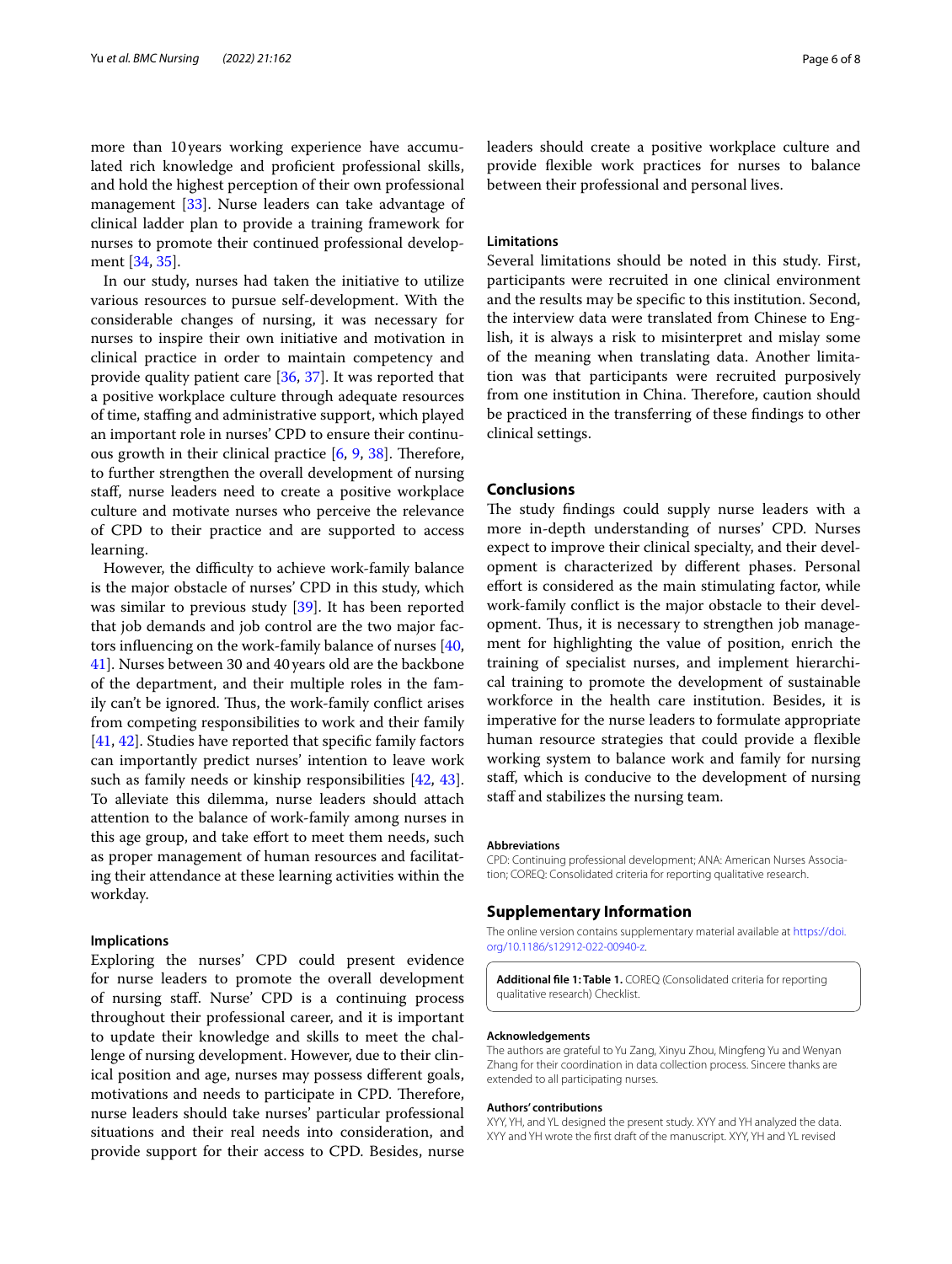# **Funding**

This research received no specifc grant from any funding agency in the public, commercial, or not-for-proft sectors.

# **Availability of data and materials**

Data is available upon reasonable request from the corresponding author.

#### **Declarations**

#### **Ethics approval and consent to participate**

This study was conducted in accordance with the Declaration of Helsinki. We confrm that all methods were performed in accordance with the relevant guidelines and regulations. Ethical approval was granted by the ethics committee of Tongji Hospital, Tongji Medical College, Huazhong University of Science and Technology (TJ-IRB20210620). The participants were informed about this study, and they provided written informed consent after it was emphasized that participation was completely voluntary and participants could withdraw from the research at any time.

#### **Consent for publication**

Not Applicable.

#### **Competing interests**

The authors have no conficts of interest to declare.

Received: 14 October 2021 Accepted: 9 June 2022

#### **References**

- <span id="page-6-0"></span>1. International Council of Nurses. International workforce forum calls for urgent action from governments to address global nursing shortage. 2019. Available from:[https://www.icn.ch/news/icn-international-workf](https://www.icn.ch/news/icn-international-workforce-forum-calls-urgentaction-gover) [orce-forum-calls-urgentaction-gover](https://www.icn.ch/news/icn-international-workforce-forum-calls-urgentaction-gover) nments-addre ss-global-nursing (Accessed January 20 2021).
- <span id="page-6-1"></span>2. Pulcini J, Jelic M, Gul R, Loke AY. An international survey on advanced practice nursing education, practice, and regulation. J Nurs Scholarsh. 2010;42(1):31–9. [https://doi.org/10.1111/j.1547-5069.2009.01322.x.](https://doi.org/10.1111/j.1547-5069.2009.01322.x)
- <span id="page-6-2"></span>3. World Health Organization. Density of nursing and midwifery personnel. 2018. Available from[:http://www.who.int/gho/health\\_workforce/](http://www.who.int/gho/health_workforce/nursing_midwifery_density/en/) [nursing\\_midwifery\\_density/en/](http://www.who.int/gho/health_workforce/nursing_midwifery_density/en/) (Accessed February 12 2021).
- <span id="page-6-3"></span>4. Katsikitis M, McAllister M, Sharman R, Raith L, Faithfull-Byrne A, Priaulx R. Continuing professional development in nursing in Australia: current awareness, practice and future directions. Contemp Nurse. 2013;45(1):33–45. [https://doi.org/10.5172/conu.2013.45.1.33.](https://doi.org/10.5172/conu.2013.45.1.33)
- <span id="page-6-4"></span>5. Steven A, Larkin V, Stewart J, Bateman B. The value of continuing professional development: a realistic evaluation of a multi-disciplinary workshop for health visitors dealing with children with complex needs. Nurse Educ Today. 2018;67:56–63. [https://doi.org/10.1016/j.nedt.2018.](https://doi.org/10.1016/j.nedt.2018.04.021) [04.021.](https://doi.org/10.1016/j.nedt.2018.04.021)
- <span id="page-6-5"></span>6. Vázquez-Calatayud M, Errasti-Ibarrondo B, Choperena A. Nurses' continuing professional development: a systematic literature review. Nurse Educ Pract. 2020;50:102963. [https://doi.org/10.1016/j.nepr.2020.102963.](https://doi.org/10.1016/j.nepr.2020.102963)
- <span id="page-6-6"></span>7. American Nurses Association and National Nursing Staff Development Organization. Nursing professional development: scope and standards of practice: Silver Spring, MD. Nursesbooks.org; 2010.
- <span id="page-6-7"></span>Kane RL, Shamliyan TA, Mueller C, Duval S, Wilt TJ. The association of registered nurse staffing levels and patient outcomes: systematic review and meta-analysis. Med Care. 2007;45(12):1195–204. [https://doi.org/10.](https://doi.org/10.1097/MLR.0b013e3181468ca3) [1097/MLR.0b013e3181468ca3.](https://doi.org/10.1097/MLR.0b013e3181468ca3)
- <span id="page-6-28"></span>9. King R, Taylor B, Talpur A, Jackson C, Manley K, Ashby N, et al. Factors that optimise the impact of continuing professional development in nursing: a rapid evidence review. Nurse Educ Today. 2021;98:104652. [https://doi.](https://doi.org/10.1016/j.nedt.2020.104652) [org/10.1016/j.nedt.2020.104652.](https://doi.org/10.1016/j.nedt.2020.104652)
- <span id="page-6-8"></span>10. Mlambo M, Silén C, McGrath C. Lifelong learning and nurses' continuing professional development, a metasynthesis of the literature. BMC Nurs. 2021;20(1):62. [https://doi.org/10.1186/s12912-021-00579-2.](https://doi.org/10.1186/s12912-021-00579-2)
- <span id="page-6-9"></span>11. Hariyati RTS, Safril S. The relationship between nurses' job satisfaction and continuing professional development. Enferm Clin. 2018;28(Suppl 1):144–8. [https://doi.org/10.1016/s1130-8621\(18\)30055-x](https://doi.org/10.1016/s1130-8621(18)30055-x).
- <span id="page-6-10"></span>12. Pool IA, Poell RF, Berings MG, Ten Cate O. Motives and activities for continuing professional development: an exploration of their relationships by integrating literature and interview data. Nurse Educ Today. 2016;38:22–8.<https://doi.org/10.1016/j.nedt.2016.01.004>.
- <span id="page-6-11"></span>13. Jokiniemi K, Suutarla A, Meretoja R, Kotila J, Axelin A, Flinkman M, et al. Evidence-informed policymaking: modelling nurses' career pathway from registered nurse to advanced practice nurse. Int J Nurs Pract. 2020;26(1):e12777. [https://doi.org/10.1111/ijn.12777.](https://doi.org/10.1111/ijn.12777)
- <span id="page-6-12"></span>14. Randolph PK, Hinton JE, Hagler D, Mays MZ, Kastenbaum B, Brooks R, et al. Measuring competence: collaboration for safety. J Contin Educ Nurs. 2012;43(12):541–7, quiz 548-549. [https://doi.org/10.3928/00220](https://doi.org/10.3928/00220124-20121120-79) [124-20121120-79](https://doi.org/10.3928/00220124-20121120-79).
- <span id="page-6-13"></span>15. World Health Organization. State of the World's nursing report 2020. Available from: [https://www.who.int/publications/i/item/9789240003](https://www.who.int/publications/i/item/9789240003279) [279](https://www.who.int/publications/i/item/9789240003279) (Accessed October 10 2020).
- <span id="page-6-14"></span>16. Coventry TH, Maslin-Prothero SE, Smith G. Organizational impact of nurse supply and workload on nurses continuing professional development opportunities: an integrative review. J Adv Nurs. 2015;71(12):2715–27.<https://doi.org/10.1111/jan.12724>.
- <span id="page-6-15"></span>17. Io M. The future of nursing: leading change, advancing. Health. 2010; http://thefutureofnursing.org/IOM-Report on 22 May 2014.
- <span id="page-6-16"></span>18. Bell JA. Five generations in the nursing workforce: implications for nursing professional development. J Nurses Prof Dev. 2013;29(4):205– 10. [https://doi.org/10.1097/NND.0b013e31829aedd4.](https://doi.org/10.1097/NND.0b013e31829aedd4)
- <span id="page-6-17"></span>19. Pool I, Poell R, ten Cate O. Nurses' and managers' perceptions of continuing professional development for older and younger nurses: a focus group study. Int J Nurs Stud. 2013;50(1):34–43. [https://doi.org/10.](https://doi.org/10.1016/j.ijnurstu.2012.08.009) [1016/j.ijnurstu.2012.08.009.](https://doi.org/10.1016/j.ijnurstu.2012.08.009)
- <span id="page-6-18"></span>20. Horn K, Pilkington L, Hooten P. Pediatric staff nurses' conceptualizations of professional development. J Pediatr Nurs. 2019;45:51–6. [https://doi.](https://doi.org/10.1016/j.pedn.2019.01.002) [org/10.1016/j.pedn.2019.01.002](https://doi.org/10.1016/j.pedn.2019.01.002).
- <span id="page-6-19"></span>21. National Health Commission. Development plan for national nursing career of the PRC (2021-2025). [http://www.nhc.gov.cn/yzygj/s7653pd/](http://www.nhc.gov.cn/yzygj/s7653pd/202205/) [202205/](http://www.nhc.gov.cn/yzygj/s7653pd/202205/) 441f75ad347b4ed68a7d2f2972f78e67.shtml (Accessed May13 2022).
- <span id="page-6-20"></span>22. Tong A, Sainsbury P, Craig J. Consolidated criteria for reporting qualitative research (COREQ): a 32-item checklist for interviews and focus groups. Int J Qual Health Care. 2007;19(6):349–57. [https://doi.org/10.](https://doi.org/10.1093/intqhc/mzm042) [1093/intqhc/mzm042](https://doi.org/10.1093/intqhc/mzm042).
- <span id="page-6-21"></span>23. Miles MB, Huberman, AM, Saldaña J. Qualitative data analysis: A methods sourcebook (3rd ed.) Los Angeles, CA: S; 2014.sourcebook (3rd ed.) Los Angeles, CA: S; 2014.
- <span id="page-6-22"></span>24. Chen HY, Boore JR. Translation and back-translation in qualitative nursing research: methodological review. J Clin Nurs. 2010;19(1-2):234–9. <https://doi.org/10.1111/j.1365-2702.2009.02896.x>.
- <span id="page-6-23"></span>25. Speziale HS, Streubert HJ, Carpenter DR. Qualitative research in nursing: advancing the humanistic imperative. Lippincott Williams & Wilkins. 2011.
- <span id="page-6-24"></span>26. Polit DF, Beck CT. Nursing research: generating and assessing evidence for nursing practice. 10th ed. Philadelphia: PA: Lippincott Williams & Wilkins; 2016.
- <span id="page-6-25"></span>27. Kavanagh JM, Szweda C. A crisis in competency: the strategic and ethical imperative to assessing new graduate nurses' clinical reasoning. Nurs Educ Perspect. 2017;38(2):57–62. [https://doi.org/10.1097/01.nep.](https://doi.org/10.1097/01.nep.0000000000000112) [0000000000000112.](https://doi.org/10.1097/01.nep.0000000000000112)
- <span id="page-6-26"></span>28. Comiskey C, Coyne I, Lalor J, Begley C. A national cross-sectional study measuring predictors for improved service user outcomes across clinical nurse or midwife specialist, advanced nurse practitioner and control sites. J Adv Nurs. 2014;70(5):1128–37. [https://doi.org/10.1111/](https://doi.org/10.1111/jan.12273) [jan.12273](https://doi.org/10.1111/jan.12273).
- <span id="page-6-27"></span>29. Cooper MA, McDowell J, Raeside L. The similarities and diferences between advanced nurse practitioners and clinical nurse specialists. Br J Nurs. 2019;28(20):1308–14. [https://doi.org/10.12968/bjon.2019.28.20.](https://doi.org/10.12968/bjon.2019.28.20.1308) [1308](https://doi.org/10.12968/bjon.2019.28.20.1308).